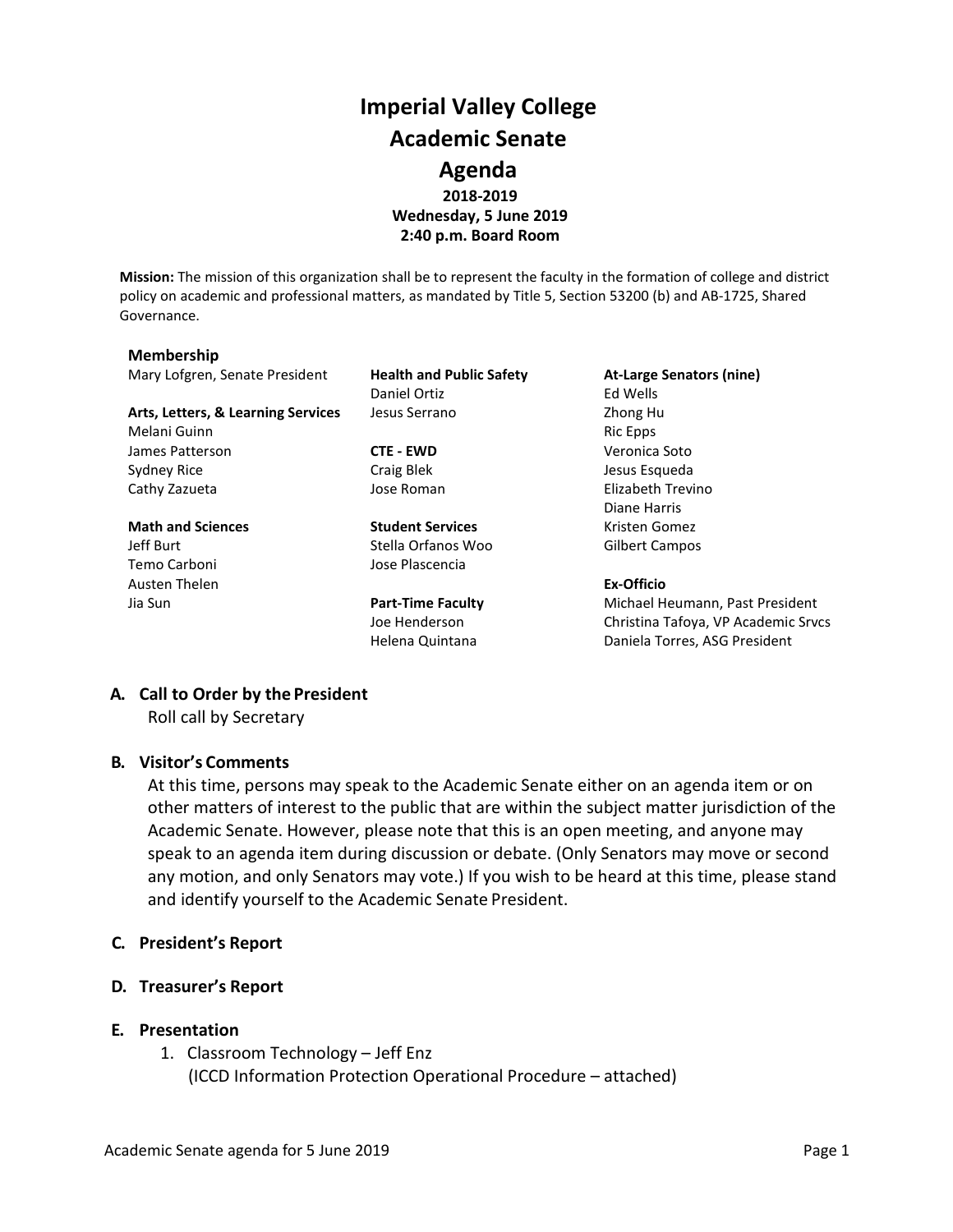#### **F. Consent Agenda**

- 1. Approval of Academic Senate minutes for 1 May 2019
- 2. Approval of Academic Senate minutes for 15 May 2019
- 3. Curriculum Committee recommendations to the President for 10 April 2019
- 4. Curriculum Committee recommendations to the Board for 10 April 2019
- 5. Curriculum Committee recommendations to the Board for 8 May 2019 and 22 May 2019

#### **G. Action Items**

- 1. Approval of the bylaw changes for the Continuous Accreditation Readiness Team (CART)
- 2. Approval of the Student Equity Plan 2019-22
	- WHEREAS, the 2019-2022 Student Equity Plan is due to the Chancellor's Office on or before June 30, 2019, and

WHEREAS, California Community Colleges are required by the Chancellor's Office to develop a three-year student equity plan, and

- WHEREAS, the intent of the student equity plan is to close achievement gaps in access and success in underrepresented student groups, and
- WHEREAS, a draft of the Student Equity Plan 2019-2022 was presented to the Academic Senate on May 15, 2019;
- NOW, THEREFORE, BE IT RESOLVED, that the Academic Senate approves the 2019-2022 Student Equity Plan.
- 3. Approval of AP 3425, Discrimination and Harassment Complaints and Investigations
- 4. Librarian Freeze and Library Staffing in the IVC Library (Resolution 2018-19.02)

WHEREAS, the current reference librarian is retiring effective 27 June 2019, and WHEREAS, the replacement hire of a new full-time librarian has been frozen by the Superintendent/President for budgetary reasons, and

- WHEREAS, Ed Code \_\_\_\_\_\_ mandates the presence of academic personnel in the Library at all times the Library is open, and
- WHEREAS, the departure of the reference librarian will leave the IVC Library with one full-time and one part-librarian who will struggle to maintain the current Library hours (57 hours/week during the regular semester);
- THEREFORE, BE IT RESOLVED that the IVC Academic Senate requests the District to hire a replacement librarian in time for the beginning of the Fall semester 2019.

#### **H. Discussion**